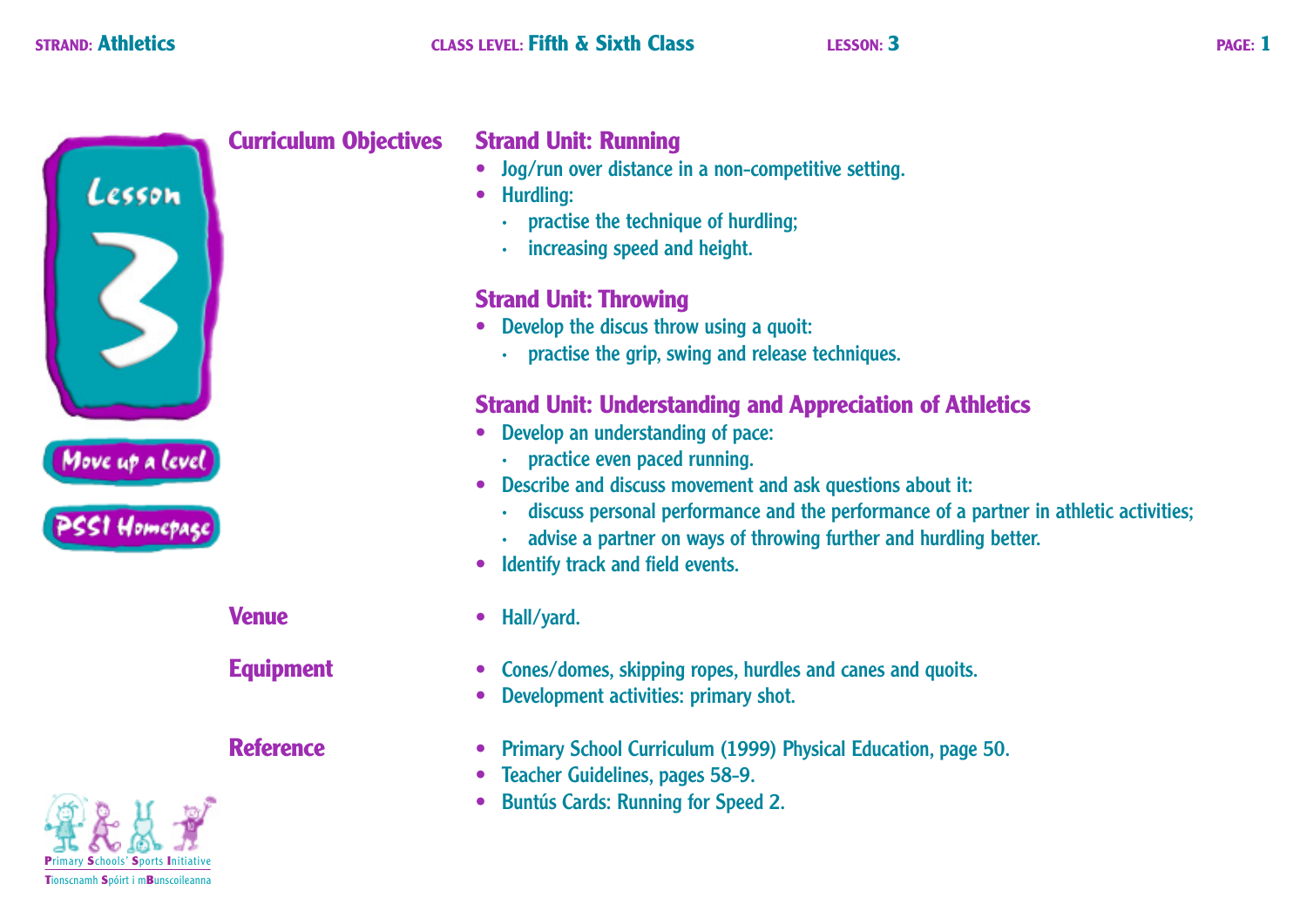**In pairs, the children spread around the perimeter of the play area.**

**Place the children in lines of eight as in diagram.**

**Give each child a quoit.**

**Place markers at one-metre intervals to mark the distance thrown.**

 $\begin{pmatrix} 0 & 0 \\ 0 & 0 \end{pmatrix} \begin{pmatrix} 0 & 0 \\ 0 & 0 \end{pmatrix} \begin{pmatrix} 0 & 0 \\ 0 & 0 \end{pmatrix}$ **D**  $\begin{pmatrix} 0 & 0 \\ 0 & 0 \end{pmatrix} \begin{pmatrix} 0 & 0 \\ 0 & 0 \end{pmatrix} \begin{pmatrix} 0 & 0 \\ 0 & 0 \end{pmatrix} \begin{pmatrix} 0 & 0 \\ 0 & 0 \end{pmatrix}$ **C B AThrowing Line ––––––––––––––––––––––––––––** lo lo Ы

**Warm up and stretching: Visit your warm up bank.**

**1 Running for distance: Chat and run The children should now be able to run for five minutes, talking as they run.**

## **2 Throwing: Discus**

## **Discus throw using a quoit**

- **(a) Shadow Throw with no discus. The children are shadowing the teacher who stands in front. Each child performs the swinging movement of a discus throw.**
- **(b) Practice the correct grip on the discus.**
- **(c) In turn, each line moves to the throwing point. On a signal, each line throws the quoit and retrieves it when the signal is given.**

**The line walks back** 

# **to the end of the class along the perimeter of the area.**





# **ORGANISATION IN TEACHING POINTS**

- **• The children jog gently for one minute.**
- **• Increase the pace for remainder of run.**
- **• Encourage the children who are having difficulties to slow to a walk rather than stop.**
- **• Hold the quoit in the right hand with the pads of the fingertips just overlapping the rim and fingers spread.**
- **• Stand with the left shoulder sideways to the direction of throw, with feet shoulder width apart and right toe level with the left heel.**
- **• Swing the quoit to the right and behind, keeping the arm up, and then swing back to the front by the left shoulder. Hold the left hand steady.**
- **• Insist that all children wait for the signal to retrieve the quoits.**
- **Q Having practised, ask the children to describe the grip.**
- **R The pads of the fingertips just overlapping the rim and fingers spread.**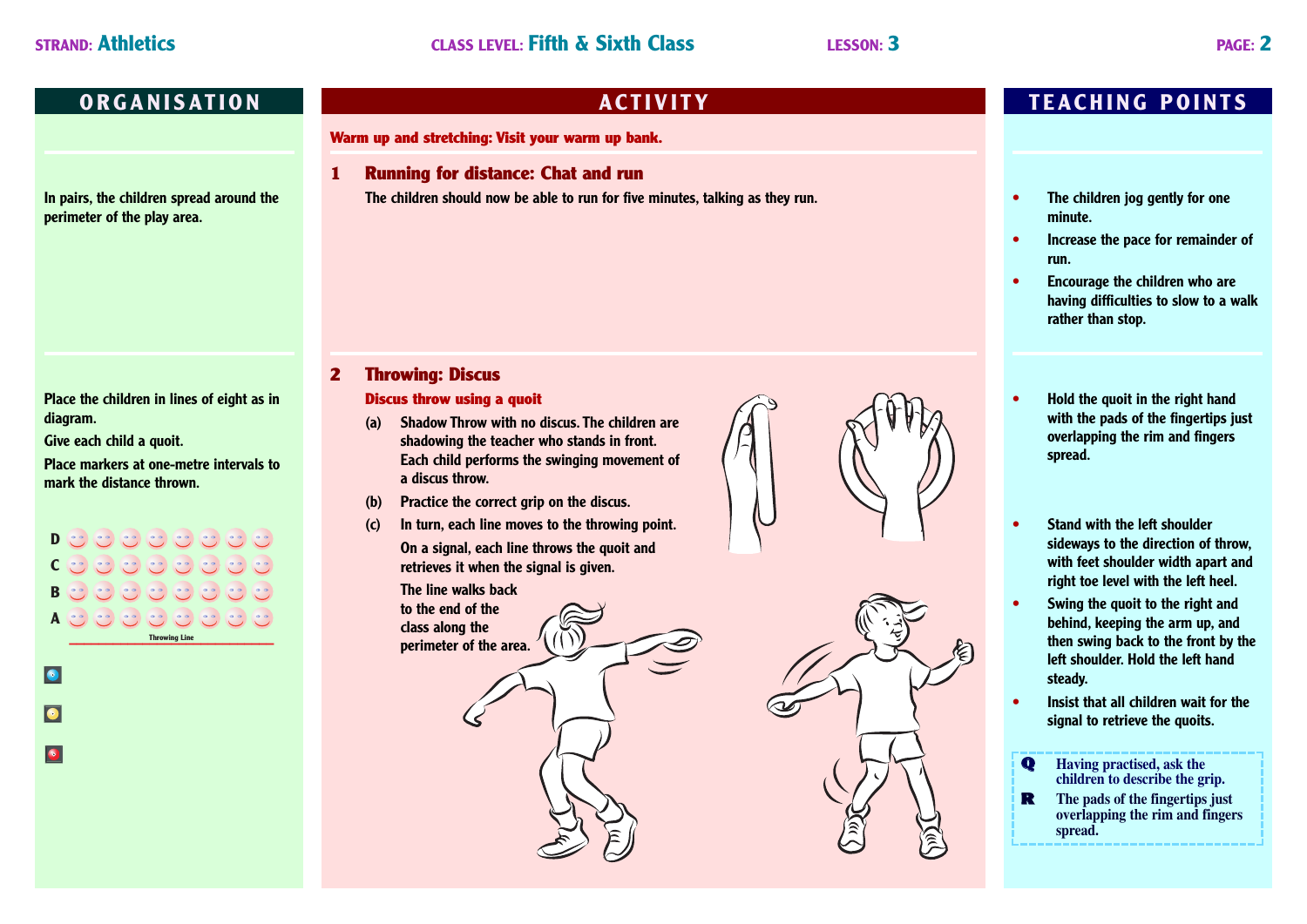**Lay out equipment as follows, placing all obstacles with an even distance between them. This distance should allow a comfortable three-stride pattern.**

**If you have sufficient hurdles to replace the domes and single ropes, then do so.**



**The children run over the equipment in one direction. Divide the children into five groups. Rotate groups.**

**Groups line up one behind the other. Place the pieces of a jigsaw under a cone opposite each line.**

## **3 Hurdling**

**Revise**

- **• Lead leg using the same lead leg over each hurdle.**
- **• Stride pattern three-stride pattern (adjust the spacing between the hurdles if necessary).**

**The children should now increase their speed over the hurdles.**

**Increase the height of the hurdles in one row to challenge the more able hurdlers.**







## **4 Fun relay**

**The following fun relay can be used to conclude the lesson if time allows. In turn, each child runs to the cone, collects one piece of the jigsaw and returns to the line. The team continues until all the pieces of the jigsaw have been collected. The first team to complete the jigsaw are the winners.**

## **5 Cool down**

**Visit your cool down bank.**

# **ORGANISATION IN TEACHING POINTS**

**• Lead leg is the leg that leads when clearing a hurdle.**

**Land on this foot on the other side of hurdle.**

- **• For children who have difficulty it can be useful to ask them to call out the pattern.**
	- **· For a right lead leg: Left, right, left, and over.**
	- **· For a left lead leg: Right, left, right and over.**
- **• Encourage the children to run over the hurdles rather than jumping.**
- **• Snap down the lead leg.**
- **• Remind the children that the emphasis is on running over the hurdles.**